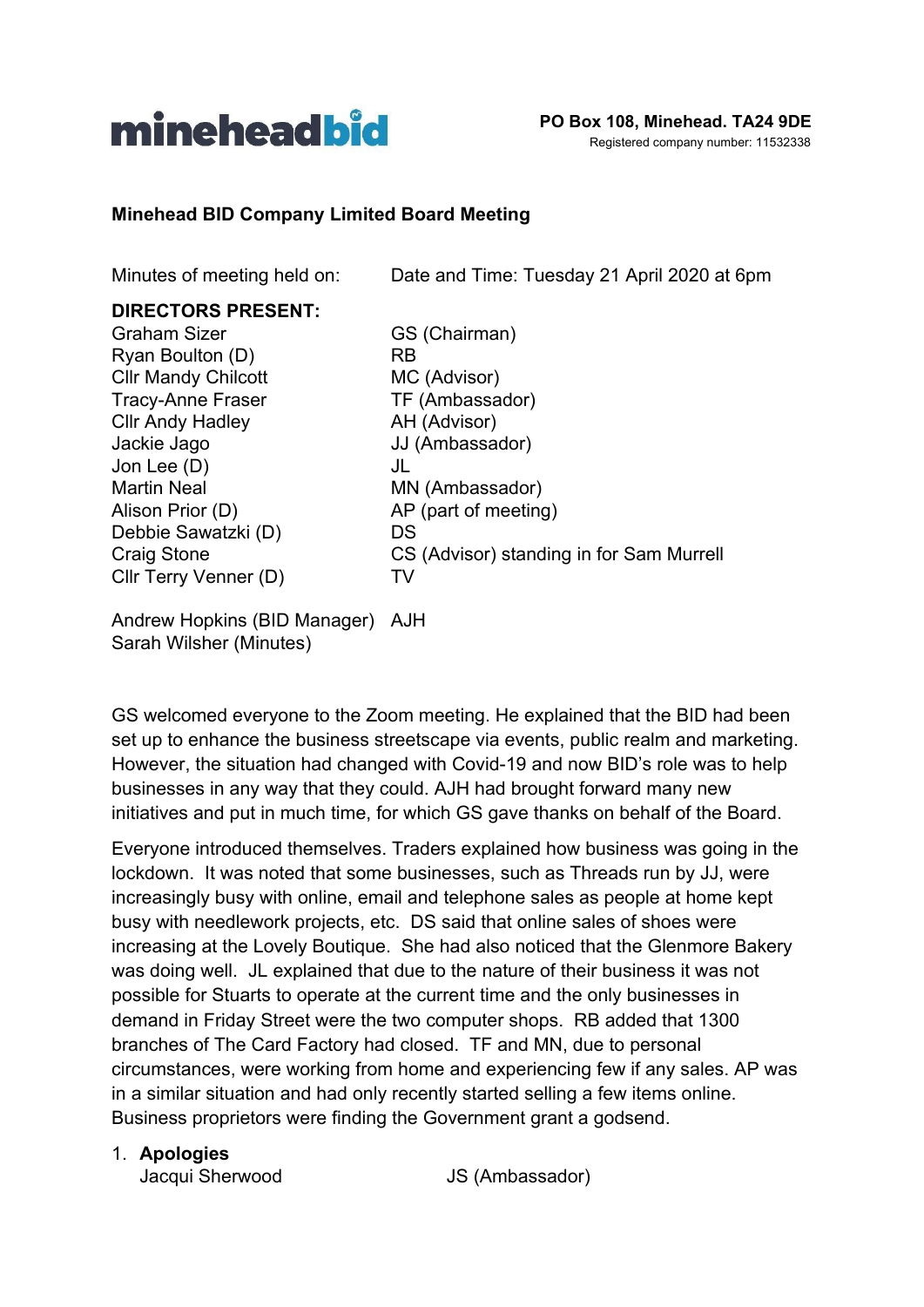# **2. Anything to declare**

There was nothing to declare.

3. **Matters arising from previous meeting held on 17 March 2020** GS reported that DS and JL had given him the completed GDPR forms. DS advised that she had some more and would send them to him.

# **4. Adoption of minutes of the previous meeting**

The minutes of 17 March 2020 were agreed as an accurate record of the meeting. DS proposed and JL seconded that the minutes be adopted. The proposal was AGREED.

## 5. **Coronavirus Update – work so far**

AJH spoke to the BID Manager Update, which had been circulated in advance of the meeting. He explained that he had been working within Stage 1 – Crisis, providing reassurance and assistance, allaying concerns and keeping in regular contact with members. Also, liaising with Somerset West and Taunton Council (SWT), Visit Exmoor, Visit Somerset and Somerset County Council and gleaning valuable information from the SW Bids Group, Association of Town and City Management (ATCM) and Central Government, which was being disseminated through Facebook, Messenger, e-newsletters and on the BID website. He had also been collating information on those businesses still able to trade and promoting these businesses on social media, etc.

## **Recovery Plan**

AJH put forward a 14-point plan for Stage 2 – Pre-Recovery for discussion by the Board, as follows:

1) Prepare and circulate a survey to all BID levy payers and other businesses in the town to understand their thoughts and issues.

It was decided that instead of a survey, phoning and/or emailing businesses to find out how they were would be preferable and more personal than a paper survey.

A major concern was that 160 businesses in Minehead had not applied for the Government grant. AJH had obtained a list of the addresses from SWT, but unfortunately due to GDPR this did not give the business name, and for some premises, such as those on Mart Road, where only a Unit number was given, it was difficult to ascertain which business it related to. It was agreed that there was an urgent need to contact these businesses, particularly as there was the worry that the Government would take back unclaimed funds. CS advised that out of 4,000 businesses across the District Council's area 1,600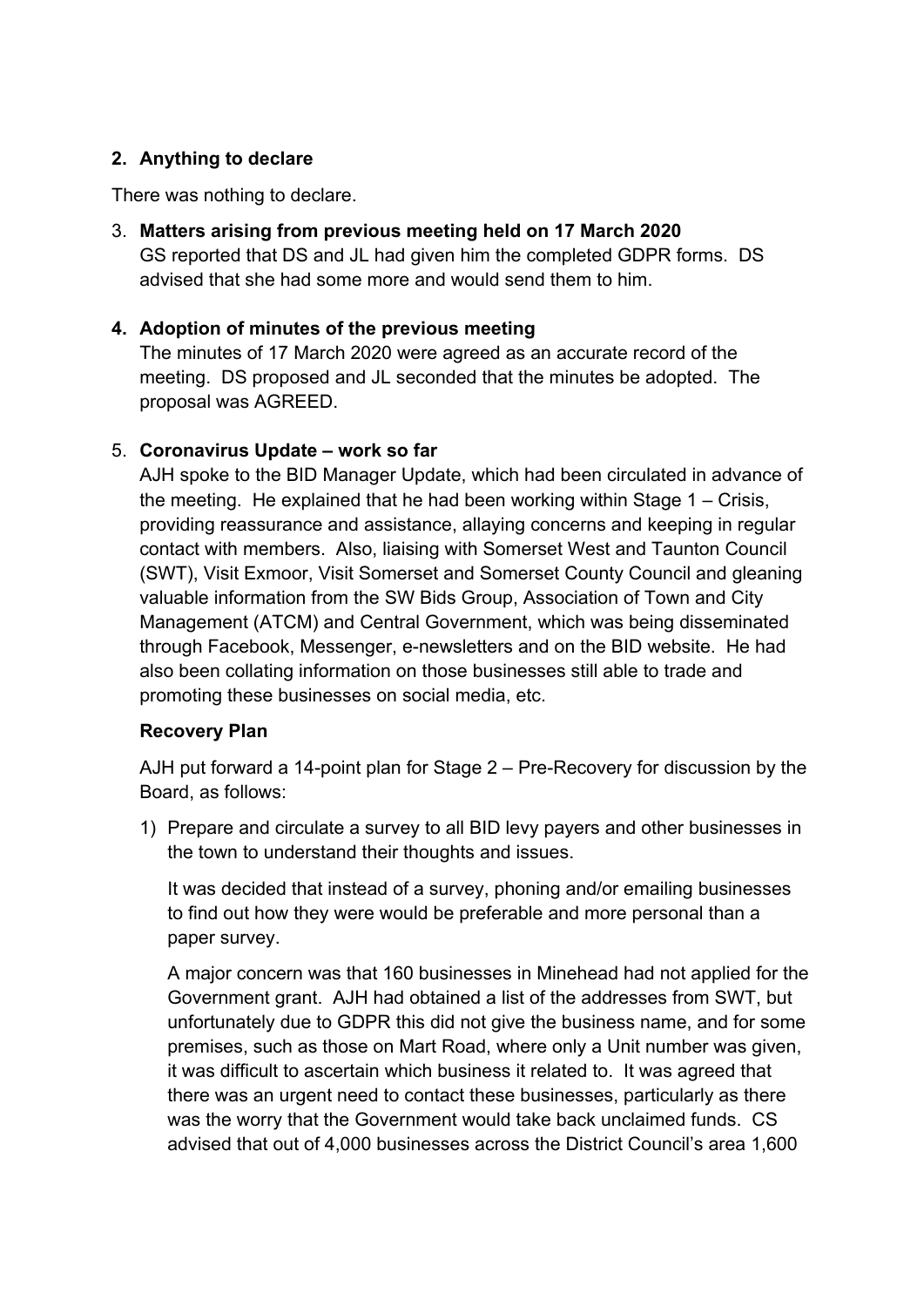had not applied for a grant. An agency was being used to contact them on behalf of the Council.

The list of 160 Minehead businesses would be divided up between the Directors so that they could contact those in their area, although it was noted that the businesses in Minehead Enterprise Park (including Mart Road) were outside the BID levy area. The Councillors were also asked to contact businesses too.

- 2) Lobby the Local Enterprise Partnership (LEP) and MP on identified issues.
- 3) Set up a task and finish group to take the BID recovery plan forward; complemented by a Marketing Group and Town Centre Group.
- 4) Liaise with SWT, SCC, Visit Exmoor and Visit Somerset on their recovery plans and ensure the BID recovery plan fits in with these.
- 5) Liaise with accommodation providers and tourism related businesses within and outside the BID area.
- 6) Liaise with the large employers Butlins, the supermarkets, West Somerset Railway.
- 7) Continue to make use of the information being shared by ATCM, British BIDs and the High Street Task Force.
- 8) Establish a relationship with British Independent Retail Association (BIRA) and the Federation of Small Businesses (FSB).
- 9) Establish a relationship with neighbouring Chambers of Commerce and business groups for joint working and information sharing.
- 10) Keep businesses in the town informed.
- 11) Appoint the person or company who will be looking after the BIDs social media platforms.
- 12) Keep the BID's webpages and content up to date and ready for recovery.
- 13) Agree a direct advertising campaign to support those businesses that are ready to trade.
- 14) Promote and encourage people to attend webinars and training courses available.

It was noted that whilst some landlords were sympathetic in the current circumstances, others were less understanding. The Government grant could help in this respect but traders also had other outgoings including the cost of their stock, and in some cases the grant was needed for more essential items such as food. GS reported that he and AJH had compiled a list of landlords in the BID area and GS would be writing to them to ask them to be considerate of their tenants at this time.

AJH reported that Wellington Town Council had set up an initial fund of £10,000 to support businesses in the recovery stage. TV advised that Minehead Town Council (MTC) had put £10,000 into the community pot to help people now in the crisis stage.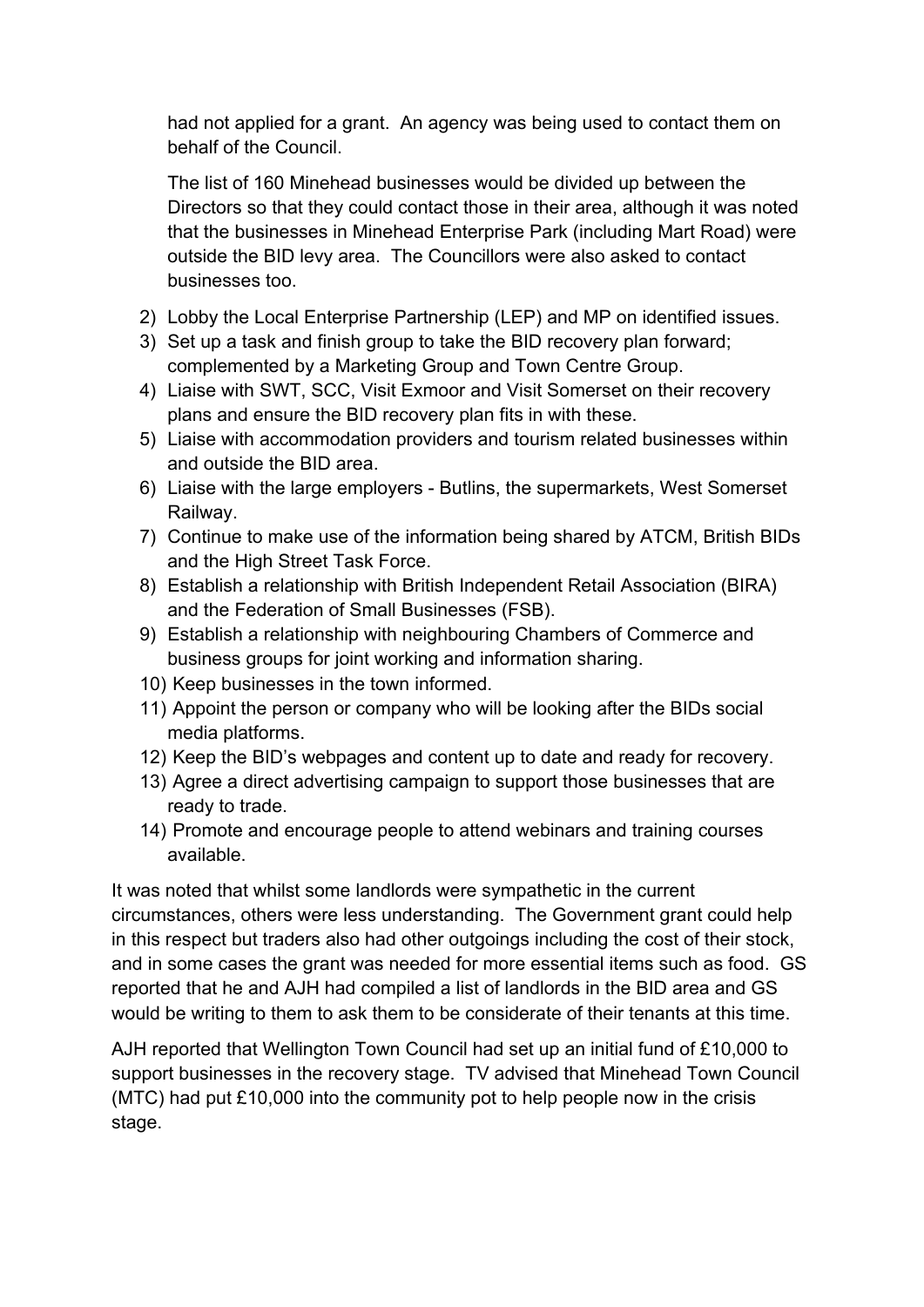AJH put forward the proposal that Minehead BID set up a pot of £10,000 to help businesses in the crisis and pre-recovery stages. It was agreed that funding was required to promote a Shop Local Scheme to Minehead residents, and that in order to reach the elderly and those who did not use the internet, the guides should be printed and circulated to householders and published in the West Somerset Free Press. Following the discussion DS proposed and TV seconded that such a funding pot be established. The proposal was AGREED.

GS suggested that the BID approach other businesses outside the BID area to help formulate a recovery plan, such as the financial institutions, hotels and guest houses, the businesses within Minehead Enterprise Park (Mart Road and the surrounding area).

AJH advised that he had recently sat on a Visit Exmoor Recovery Plan meeting. Visit Somerset and Visit Exmoor were working with partners on a South West Recovery Plan. CS reported that the County Recovery Plan was being led by James Hassett, Chief Executive of SWT. If the BID wished to feed into this they could contact Gordon Dwyer at SWT. MC advised that the Police, NHS, Fire & Rescue Service, Chamber of Trade, LEP, SCC, SWT, etc. were all working together under Gold command.

# **6. Agree projects and activities to retain**

AJH spoke to the BID project list and explained that those projects/activities in red were committed, whilst those in white could be either retained, or deleted to save money. The following items were agreed:

## **Admin**

Audit of accounts – committed Bank account charges – committed BID Manager – retain Bookkeeper – retain British BIDs membership – committed CIVICA administration charge – committed Town Watch and Pub Watch – retain Minute taker – retain Notification of AGM – committed PO Box – committed Public Liability – committed South West BIDs Group – retain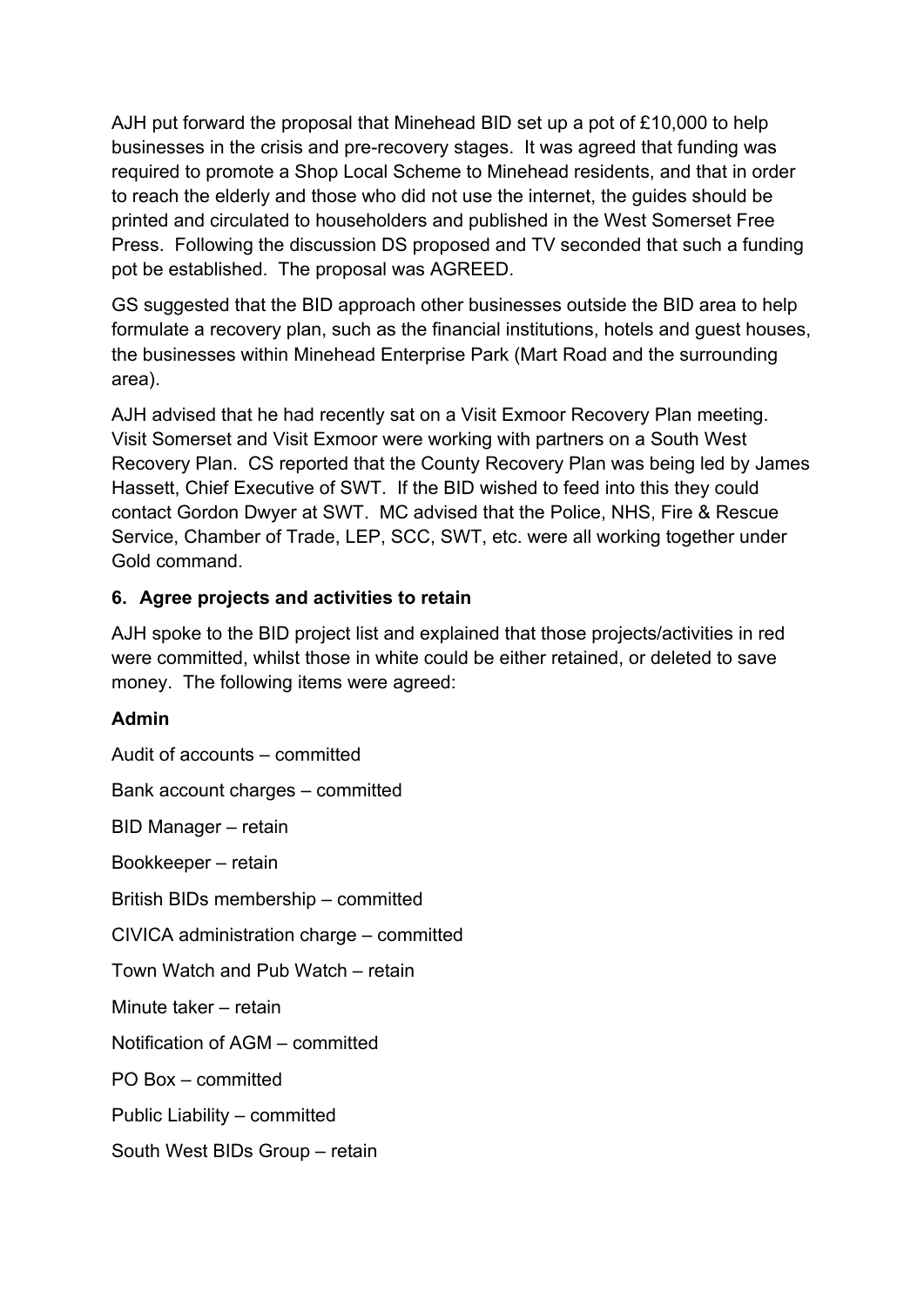Storage Unit Hire – committed SWT admin charge – committed Xero accounts package – committed

# **Events**

With regards to the proposed events it was agreed at the present time not to decide on any events for this year until the long-term situation was known. CS advised that most events on SWT land had been cancelled, although a couple of organisers for events at the end of July and into August were holding on. TV informed that MTC were still hoping to continue with the Christmas celebrations, but all events up to October would no longer go ahead with the exception of the pencilled in date for Eat Minehead on the 22 August.

AJH reported that of the £3,000 committed to the Steampunk Festival £2,000 had been lost due to fees and bookings that couldn't be refunded. It was hoped to transfer the remaining £1,000 to a Steampunk Festival in 2021.

The state of play in respect of the Minehead Triathlon was not known. AJH would contact JW for an update.

# **ACTION: AJH to contact JW for an update on the Minehead Triathlon.**

# **Marketing and Communications**

Business Directory – committed

Car Park initiatives – this would be dependent upon recovery plans

Coach welcome packs – retain

Empty shop dressing – retain

Featured articles on Minehead – this would be dependent on recovery plans

Full Coach Friendly Status – committed and can be prepared for 2021

Leaflet stand to promote Minehead – this had been stalled

Members newsletter – this would now be delivered as an e-newsletter so the collation of email addresses was crucial

Press releases (2 per month) – retain

Print advertising – retain for Shop Local campaign

Business noticeboards and maps in Town Centre – retain

Social media – BID Twitter Page – retain for Shop Local campaign

Social media – Visit Minehead Facebook/Instagram Page – retain for Shop Local campaign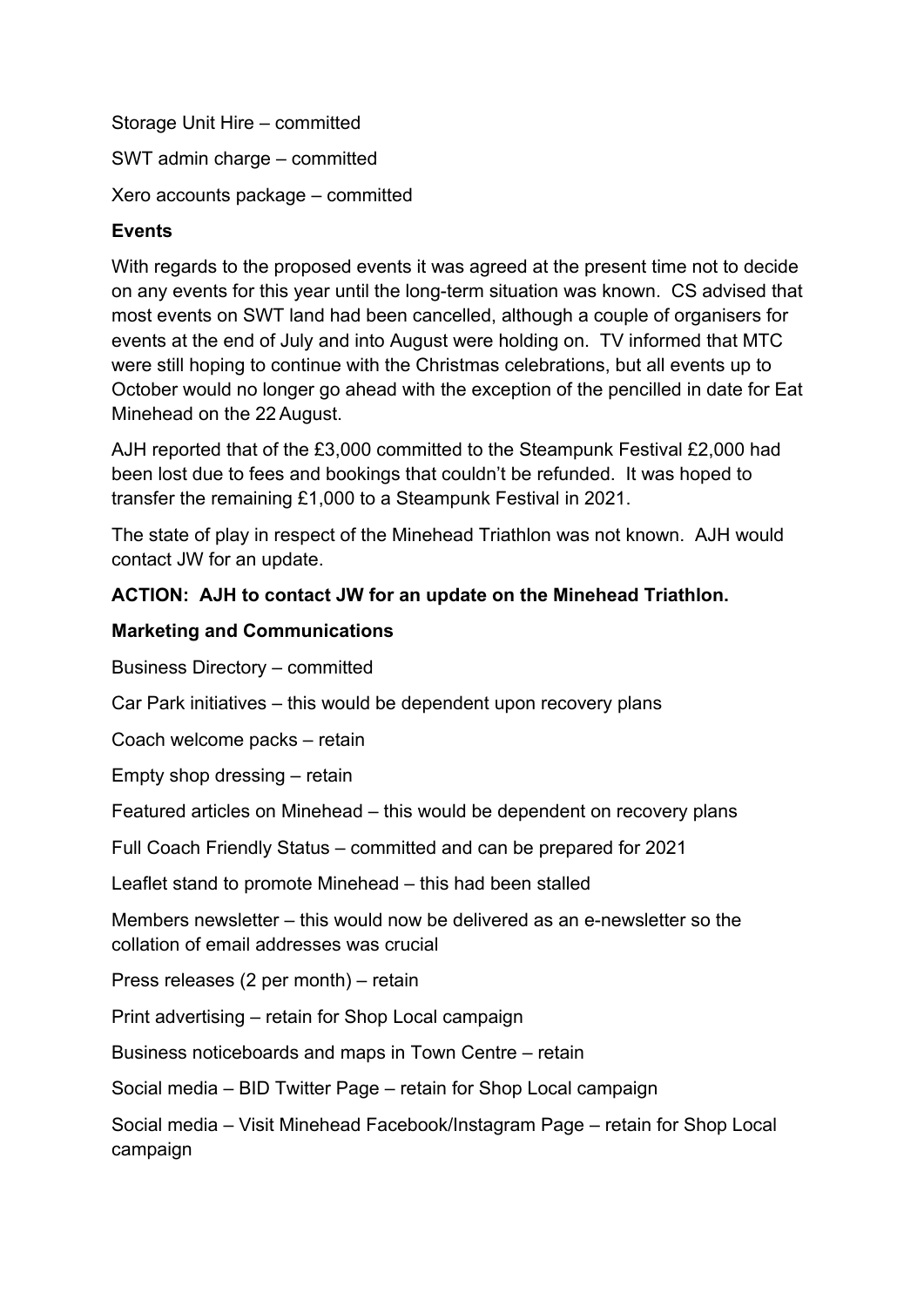Springboard footfall monitors – retain

Story walks – committed

Visit Exmoor membership – committed

Visit Somerset membership – committed

#### **Public Realm**

It was decided that the bunting, flags, hanging baskets should all be postponed for 2020. DS asked if shops could put Union Jack flags in their windows for VE Day and this was agreed.

Christmas lights – it was decided that his project should be put on the backburner and work towards delivery in 2021.

Replacing damaged and old trees in the BID area – retain. It was felt that this could continue.

Public Seating – Recycle old SWT seats for The Avenue – AJH asked TV to chase MTC to send the letter required by SCC Highways to site the benches in The Avenue.

## **ACTION: TV to chase MTC re siting benches in The Avenue.**

## **Reducing Costs**

Meercat Associates – this scheme would be stalled for the time being.

Plastic Free Minehead – this project would be postponed as the Somerset Wildlife Trust staff had been furloughed.

The meeting agreed that an event should be put on for the re-opening of the town, whenever that was able to happen.

## **7. Defibrillator funding application for the Harbour and Café 21**

AJH spoke to the funding proposal forms, which had been circulated in advance of the meeting. He reported that two applications for funding had been received independently to support the installation of defibrillators in different parts of the BID levy area. One from Jacqui Sherwood for Café 21 in The Avenue and the other from Richard Newton for a unit to be installed at the Harbour. He suggested that £200 be given to each scheme, however, as Richard Newton had already received the £1,600 necessary for the machine and no longer needed the full £200, AJH suggested that £100 be given for legacy funding beyond year 1. TV proposed and JL seconded that £200 be given for a defibrillator in Café 21 and £100 be given for a defibrillator at the Harbour. The proposal was AGREED.

## **8. Financial Update**

AJH reported that there was £70,000 in the bank. Following advice from British BIDs who confirmed the BID needed to issue invoices for the levy in July as normal but